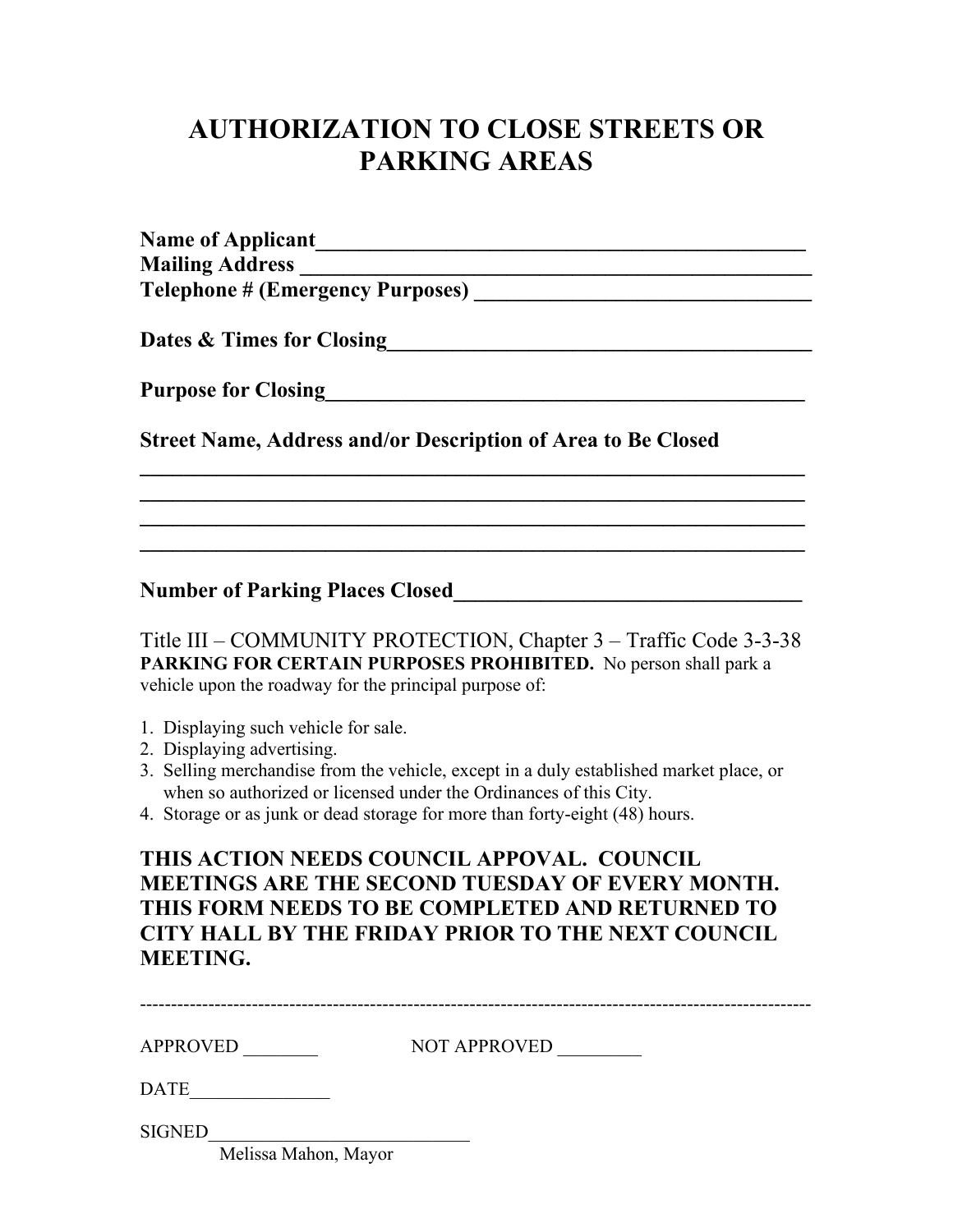

## **HOLD HARMLESS & INDEMNIFICATION AGREEMENT FOR STREET CLOSURES**

## **CITY OF KEOSAUQUA**

| This Hold Harmless Agreement and Indemnification Agreement (Agreement) is made the same day of      |
|-----------------------------------------------------------------------------------------------------|
|                                                                                                     |
|                                                                                                     |
| ("Requestor") and the City of Keosauqua ("City"), whose address is 201 Main Street, PO Box 555,     |
| Keosauqua, IA, 52565.                                                                               |
| Requestor desires to close access to the following streets ("named streets"): _____________________ |
|                                                                                                     |
|                                                                                                     |
|                                                                                                     |
| ("Desired Activities").                                                                             |

NOW, THEREFORE, the parties hereby agree as follows: The City, in consideration of the fee in the amount of \$\_\_\_\_\_\_\_\_\_\_\_\_\_\_ paid by Requestor, hereby grants Requestor access to the identified streets above, and permission to use the streets for the Desired Activities. The City is not making any representations or warranties whatsoever regarding the named streets or the Requestor's ability to conduct the Desired Activities at same. Requestor may not use any portion of the named streets for any unlawful purpose or in violation of any local, state, or federal law or regulation.

Requestor shall defend, indemnify and hold harmless the City, together with its employees, volunteers, elected officials, principals, agents, insurers, attorneys, affiliates, and assigns, from any and all losses, expenses, liability, claims, demands, charges, complaints, controversies, actions, causes of action and suits at law or in equity, of any kind or nature whatsoever, including without limitation claims of bodily injury (including death), injury to any person, damage or alleged damage to property, any claim under any local,